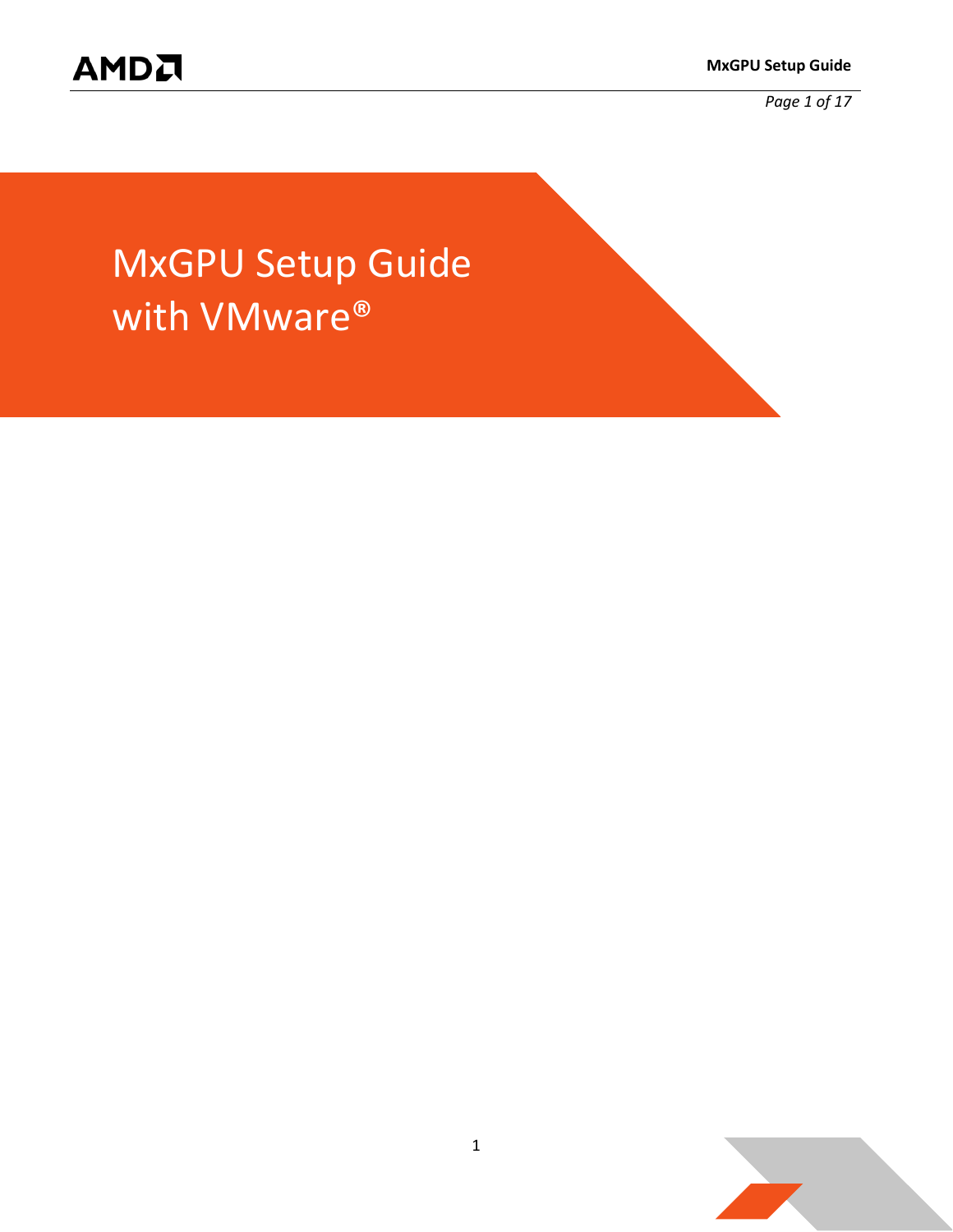*Page 2 of 17*

#### **DISCLAIMER**

The information contained herein is for informational purposes only, and is subject to change without notice. While every precaution has been taken in the preparation of this document, it may contain technical inaccuracies, omissions and typographical errors, and AMD is under no obligation to update or otherwise correct this information. Advanced Micro Devices, Inc. makes no representations or warranties with respect to the accuracy or completeness of the contents of this document, and assumes no liability of any kind, including the implied warranties of non-infringement, merchantability or fitness for particular purposes, with respect to the operation or use of AMD hardware, software or other products described herein. No license, including implied or arising by estoppel, to any intellectual property rights is granted by this document. Terms and limitations applicable to the purchase or use of AMD's products are as set forth in a signed agreement between the parties or in AMD's Standard Terms and Conditions of Sale.

©2016 Advanced Micro Devices, Inc. All rights reserved. AMD, the AMD arrow, FirePro, and combinations thereof are trademarks of Advanced Micro Devices, Inc. in the United States and/or other jurisdictions. OpenCL is a trademark of Apple, Inc. and used by permission of Khronos. PCIe and PCI Express are registered trademarks of the PCI-SIG Corporation. VMware is a registered trademark of VMware, Inc. in the United States and/or other jurisdictions. Other names are for informational purposes only and may be trademarks of their respective owners.

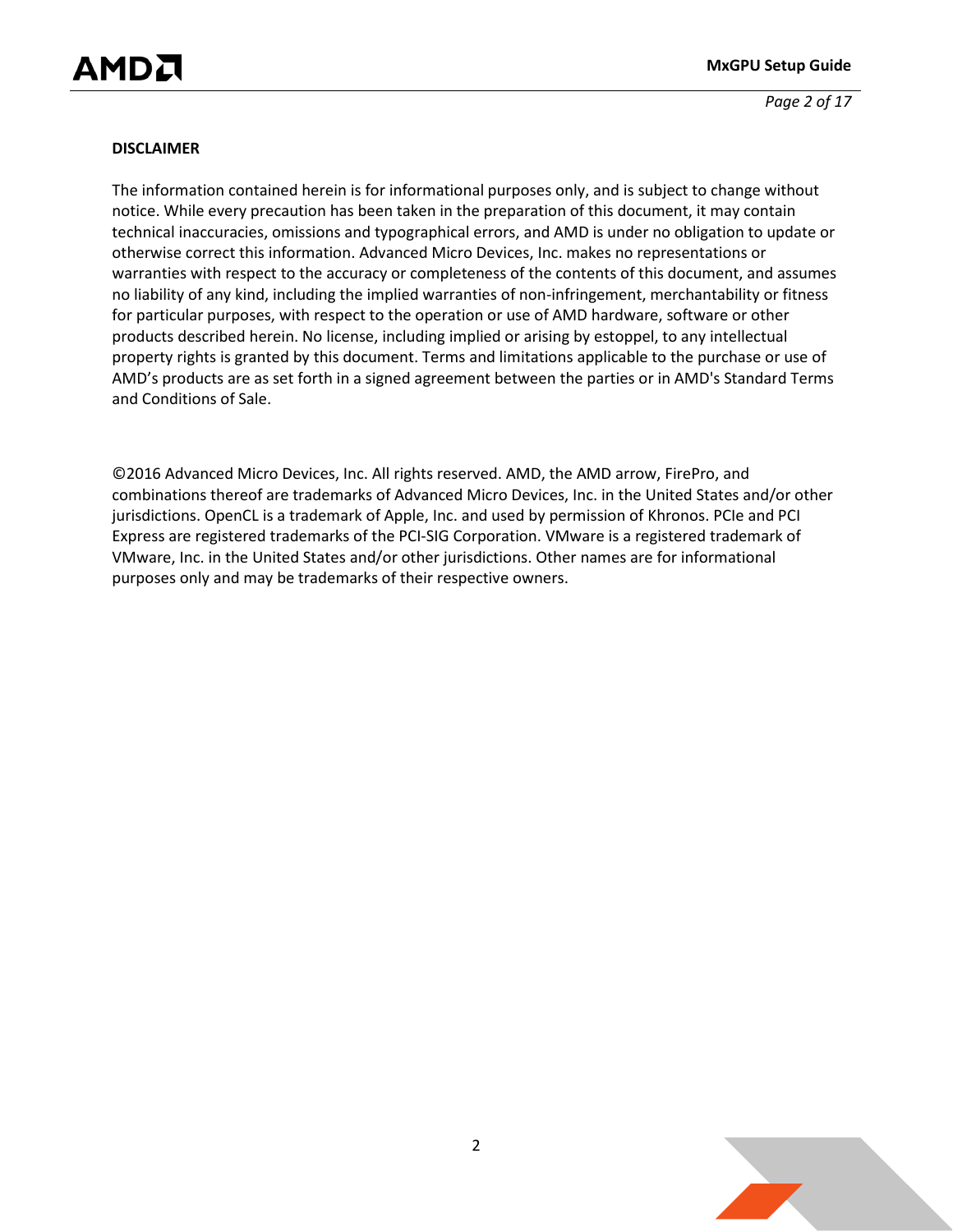Page 3 of 17

## **Table of Contents**

| 2.             |  |
|----------------|--|
| 2.1            |  |
| 2.1.1          |  |
| 2.1.2.         |  |
| 2.2            |  |
| 3 <sub>1</sub> |  |
| 3.1            |  |
| 3.2            |  |
| 3.3            |  |
| 4.             |  |
| 4.1            |  |
| 4.2            |  |
| 4.2.1          |  |
| 4.2.2          |  |
| 4.2.3          |  |
| 4.2.4          |  |
| 4.2.5          |  |

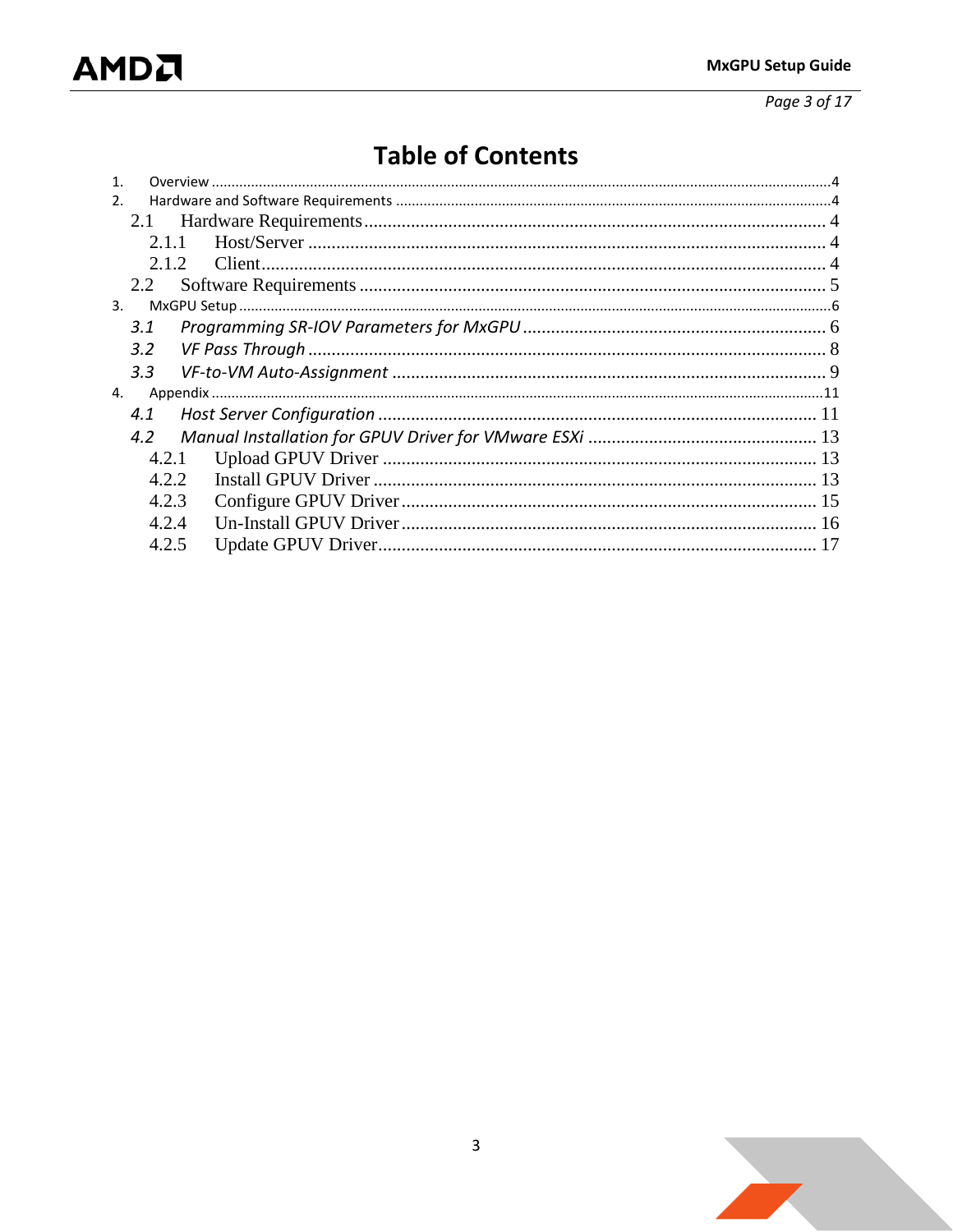### <span id="page-3-0"></span>**1. Overview**

This setup guide details the advanced steps necessary to enable MxGPU on the AMD FirePro™ S7100X, S7150 and S7150x2 family of products. The guide uses VMware® products as an example setup. These products include VMware ESXi™ as a hypervisor, the VMware vSphere® client and VMware Horizon® View™. The basic setup steps for the VMware software is detailed in the companion document to this one.

### <span id="page-3-1"></span>**2. Hardware and Software Requirements**

<span id="page-3-2"></span>The sections below lists the hardware and software that are required for setting up the VMware environment.

#### <span id="page-3-3"></span>**2.1 Hardware Requirements**

#### **2.1.1 Host/Server**

Graphics Adapter: AMD FirePro™ **S7100X, S7150**, **S7150x2** for MxGPU and/or passthrough

\*\*\*note that the AMD FirePro™ S7000, S9000 and S9050 can be used for passthrough only

Supported Server Platforms:

- Dell PowerEdge R730 Server
- HPE ProLiant DL380 Gen9 Server
- SuperMicro 1028GQ-TR Server

Additional Hardware Requirements:

- CPU: 2x4 and up
- System memory: 32GB & up; more guest VMs require more system memory
- Hard disk: 500G & up; more guest VMs require more HDD space
- Network adapter: 1000M & up

#### <span id="page-3-4"></span>**2.1.2 Client**

Any of the following client devices can be used to access the virtual machine once these VMs are started on the host server:

- Zero client (up to 4 connectors) with standard mouse/keyboard and monitor
- Thin client with standard mouse/keyboard and monitor running Microsoft<sup>®</sup> Windows® Embedded OS
- Laptop/Desktop with standard mouse/keyboard and monitor running with Microsoft® Windows® 7 and up

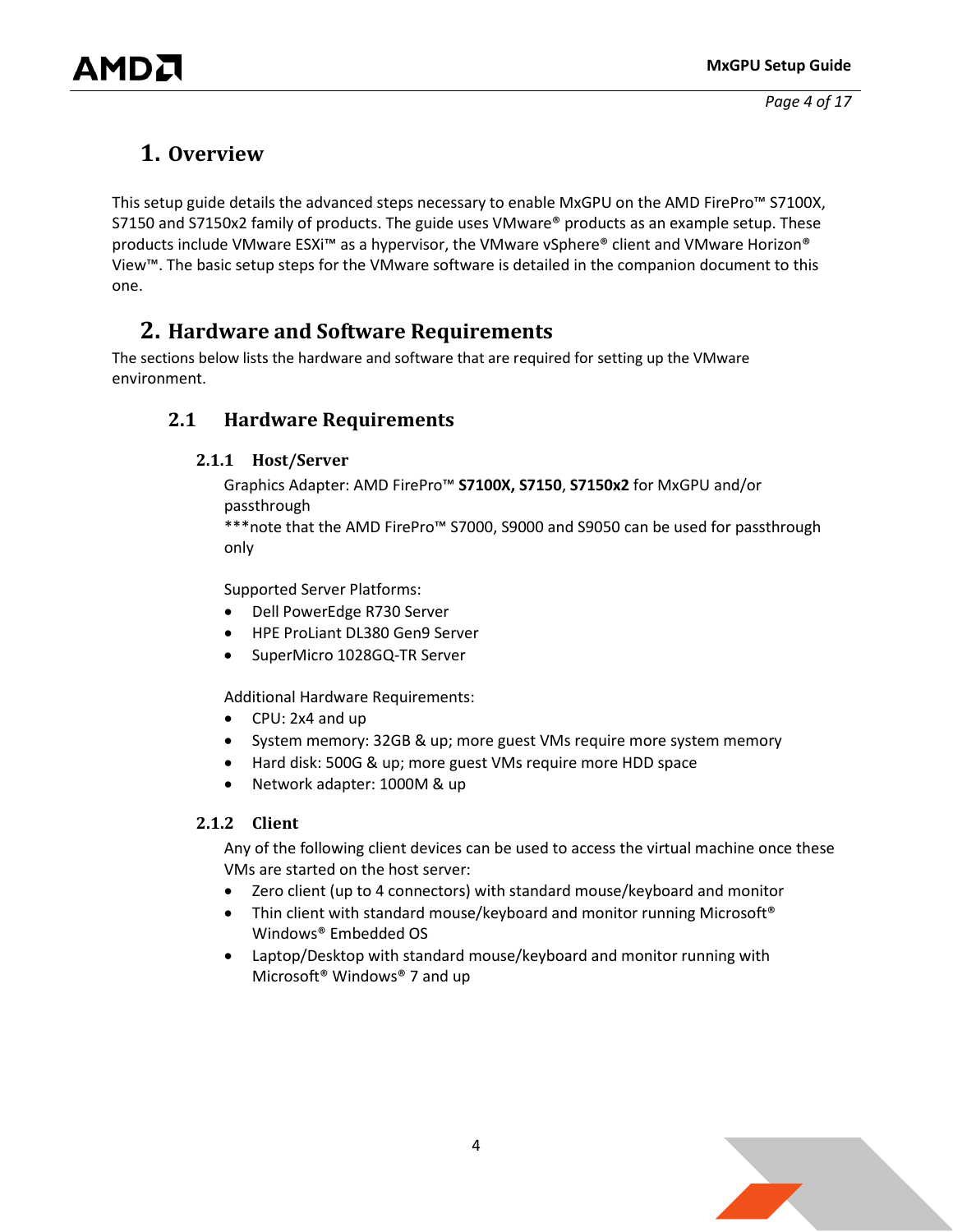

*Page 5 of 17*

## <span id="page-4-0"></span>**2.2 Software Requirements**

| Product                 | <b>Type</b>                              | Install On            | <b>Section</b> | <b>Version/Download Location</b>                                                                    |
|-------------------------|------------------------------------------|-----------------------|----------------|-----------------------------------------------------------------------------------------------------|
| AMD FirePro™ VIB Driver | Hypervisor<br>Driver                     | Host (Server)         | 3.1            | http://support.amd.com/en-<br>us/download/workstation?os=VMware%20vSphere%20ESXi%206.0#catalyst-pro |
| AMD VIB Install Utility | Script                                   | Host (Server)         | 3.1            | http://support.amd.com/en-<br>us/download/workstation?os=VMware%20vSphere%20ESXi%206.0#catalyst-pro |
| PuTTY                   | SSH client                               | Host Admin.<br>System |                | http://www.putty.org/                                                                               |
| <b>SSH Secure Shell</b> | SSH Client<br>and<br>Download<br>Utility | Host Admin.<br>System | 3.1            |                                                                                                     |

<span id="page-4-1"></span>**Table 1 : Required Software for Document**

(Links to non-AMD software provided as examples)

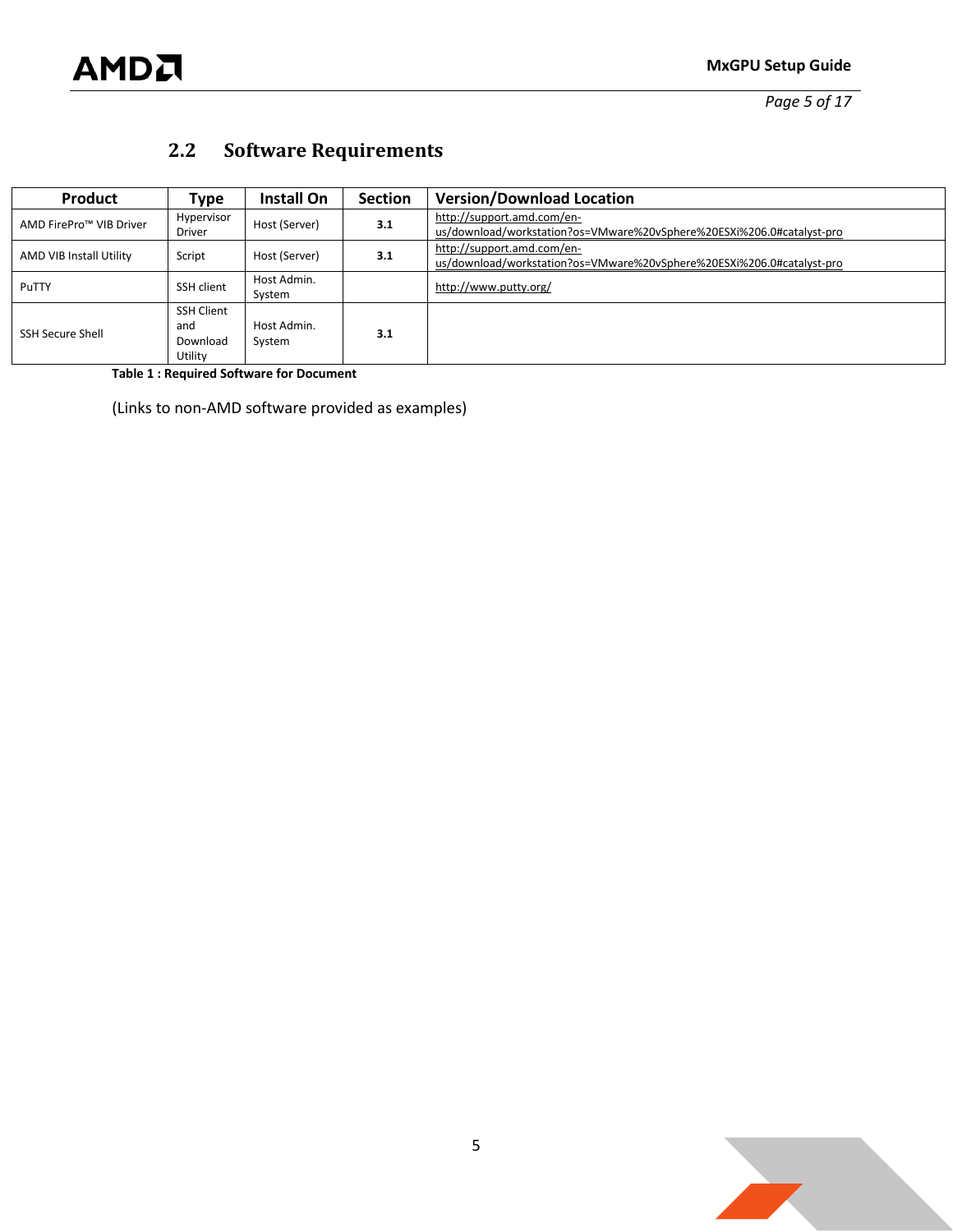## <span id="page-5-0"></span>**3. MxGPU Setup**

AMDA

The following sections describe the steps necessary to enable MxGPU on the graphics adapter(s) in the host. Before proceeding, refer to the **[Appendix](#page-10-0)** to ensure that the host system is enabled for virtualization and SR-IOV. Once virtualization capabilities are confirmed for the host system, follow the steps in the next two sections to program the graphics adapter(s) for SR-IOV functionality and to connect the virtual functions created to available virtual machines.

#### <span id="page-5-1"></span>*3.1Programming SR-IOV Parameters for MxGPU*

- 1. Download and unzip the vib and MxGPU-Setup-Script-Installer.zip from **[Table 1](#page-4-1)**.
- 2. Copy script and vib file to the same directory (Example : /vmfs/volumes/datastore1)
- 3. Using an SSH utility, log into the directory on the host and change the attribute of mxgpuinstall.sh to be executable **# chmod +x mxgpu-install.sh**
- 4. Run command: **# sh mxgpu-install.sh** to get a list of available commands
- 5. Run command: **# sh mxgpu-install.sh –i <amdgpuv…vib>**
	- If a vib driver is specified, then that file will be used. If no vib driver is specified then the script assumes the latest amdgpuv driver in the current directory
	- The script will check for system compatibility before installing the driver
	- After confirming system compatibility, the script will display all available AMD adapters
- 7. Next, the script will show three options: Auto/Hybrid/Manual.

**1) Auto**: automatically creates a single config string for all available GPUs:

- the script first prompts for the number of virtual machines desired (per GPU) and sets all settings accordingly (frame buffer, time slice, etc…)
- next, the script prompts the user if they want to enable Predictable Performance, a feature that keeps performance fixed independent of active VMs
- the settings are applied to all AMD GPU available on the bus
- if a S7150X2 is detected, the script will add pciHole parameters to VMs
- a reboot is required for the changes to take effect

**2) Hybrid**: configure once and apply to all available GPUs:

- the script first prompts for the number of virtual machines desired (per GPU) and sets all settings accordingly (frame buffer, time slice, etc…)
- next, the script prompts the user if they want to enable Predictable Performance
- the settings are applied to the selected AMD GPU; the process repeats for the next GPU
- if a S7150X2 is detected, the script will add pciHole parameters to VMs
- a reboot is required for the changes to take effect

**3) Manual**: config GPU one by one:

- the script prompts the user to enter VF number, FB size/VF, time slice
- next, the script prompts the user if they want to enable Predictable Performance
- the settings are applied to selected AMD GPU; the process repeats for the next GPU
- if a S7150X2 is detected, the script will add pciHole parameters to VMs
- a reboot is required for the changes to take effect

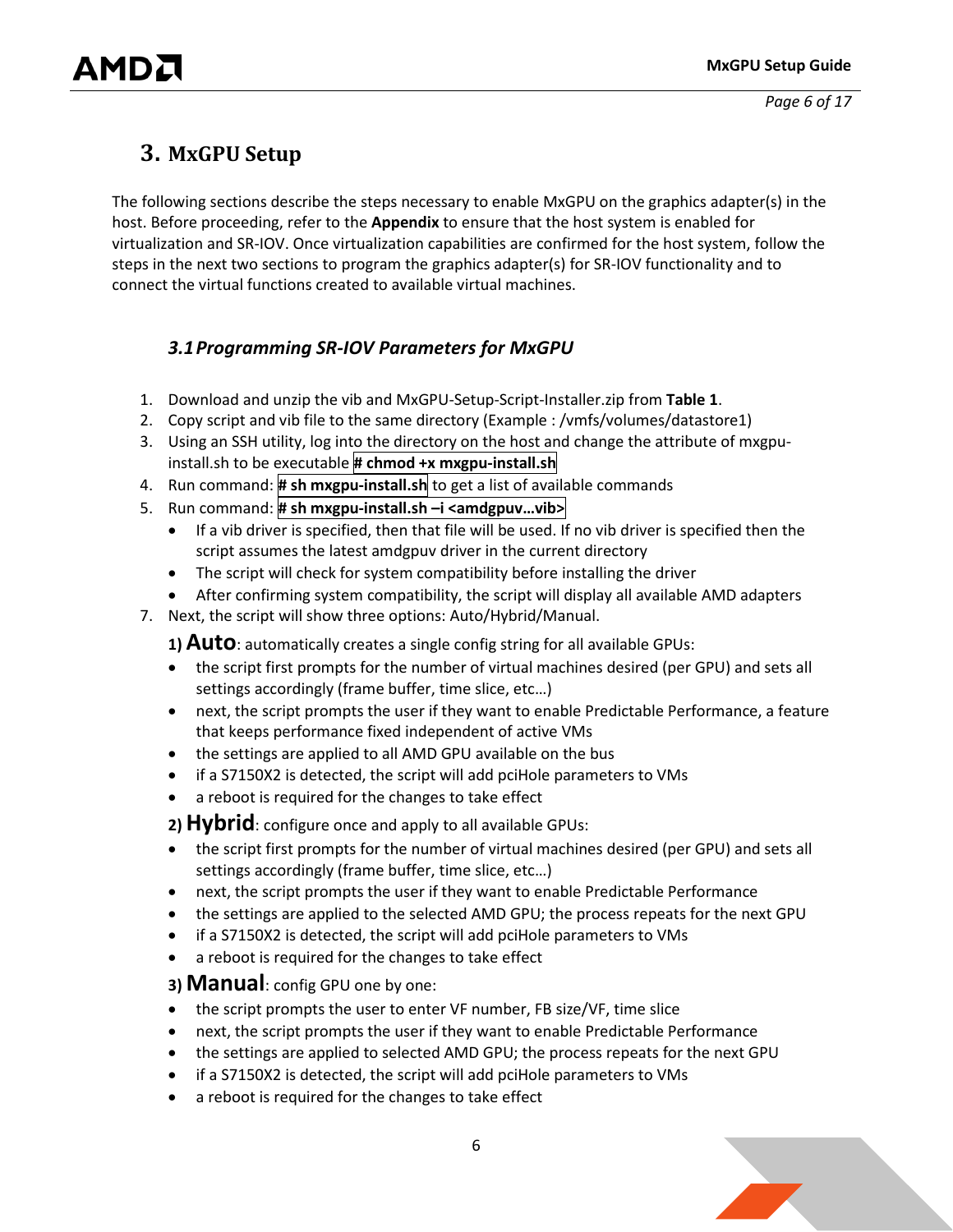**All Contracts** 

## AMDA

*Page 7 of 17*

:/vmfs/volumes/564c6bc4-f9eff6db-e29b-3863bb3305d4] chmod +x mxgpu-install.sh  $[root@]$ **I**root@ :/vmfs/volumes/564c6bc4-f9eff6db-e29b-3863bb3305d4] sh mxgpu-install.sh Usage: sh mxgpu-install.sh [-acr] [-i VIBFILE] [-u VIBFILE] Install, configure, update, auto-assign, or remove AMD amdgpuv driver -i <VIB name>\* Install and Configure amdgpuv driver  $-c$ Configure amdgpuv driver  $-a$ Automatically assign or unassign VFs to VMs -u <VIB name>\* Update to specified amdgpuv driver Remove amdgpuv driver and pciHole parameters  $-\mathbf{r}$ \*: Optional VIB can be specified, otherwise it will look for latest VIB in same directory<br>[root@ :/vmfs/volumes/564c6bc4-f9eff6db-e29b-3863bb3305d4] <mark>sh mxgpu-install.sh -i amdgpuv-1.0.0-10EM.60</mark>  $[root@]$ 0.0.0.2494585.x86 64.vib Checking environment...... +++++Installing driver +++++Installation Completed Successfully! Detected 2 SR-IOV GPU Parameters already added Done 0000:86:00.0 VGA compatible controller Display controller: AMD Tonga S7150 [vmgfx0] 0000:88:00.0 Display controller Display controller: AMD Tonga S7150 [vmgfx1] Start configuration.... Enter the configuration mode([A]uto/[H]ybrid/[M]anual, default:A) A Please enter number of VFs: (default:4): 4 Do you want to enable Predictable Performance? ([Y]es/[N]o, default:N): N Configuring the GPU  $1 \ldots$ 0000:86:00.0 Display controller: AMD Tonga S7150 [vmgfx0] adapter1\_conf=134, 0, 0, 4, 1920, 5000 Configuring the GPU 2 ... 0000:88:00.0 Display controller: AMD Tonga S7150 [vmgfx1] adapter2\_conf=136, 0, 0, 4, 1920, 5000 Setting up SR-IOV settings... Done Adding pciHole parameters... Added Parameter for " .vmx"!<br>Added Parameter for " .vmx"!<br>Added Parameter for " .  $. vmx$ <sup> $n$ </sup>! Added Parameter for "  $,\mathtt{vmx}^n$  !  $. vmx$ "! Added Parameter for " Added Parameter for " , vm $\mathbf{x}^n$  ! Added Parameter for "  $,\mathtt{vmx}^n$  ! Added Parameter for "  $. vmx$ <sup>n</sup>! Added Parameter for "  $. vmx$ <sup> $n$ </sup>!  $, \text{vmx}^n$ ! Added Parameter for " Added Parameter for "  $\mathrm{.vmx}^{\mathrm{m}}$  !  $. vmx$ "! Added Parameter for " Done The configuration needs a reboot to take effect To automatically assign VFs, please run "sh mxgpu-install.sh -a" after\_system\_reboot  $[root@]$ :/vmfs/volumes/564c6bc4-f9eff6db-e29b-3863bb3305d4] sh mxgpu-install.sh -c Detected 2 SR-IOV GPU Parameters already added Done 0000:86:00.0 VGA compatible controller Display controller: AMD Tonga S7150 [vmgfx0] 0000:88:00.0 Display controller Display controller: AMD Tonga S7150 [vmgfx1] Start configuration.... Enter the configuration mode([A]uto/[H]ybrid/[M]anual, default:A)A<br>Please enter number of VFs: (default:4): 6 Do you want to enable Predictable Performance? ([Y]es/[N]o, default:N): N Configuring the GPU  $1 \ldots$ 0000:86:00.0 Display controller: AMD Tonga S7150 [vmgfx0] adapter1 conf=134,0,0,6,1280,6000 Configuring the GPU  $2$ ... 0000:88:00.0 Display controller: AMD Tonga S7150 [vmgfx1] adapter2\_conf=136,0,0,6,1280,6000 Setting up SR-IOV settings... Done Adding pciHole parameters...

#### **Figure 1 : Screenshot of MxGPU Setup Script Installation Flow**

For users who want to understand the individual steps required for vib installation and configuration, section **[4.2](#page-12-0)** provides the manual steps that do not include the script.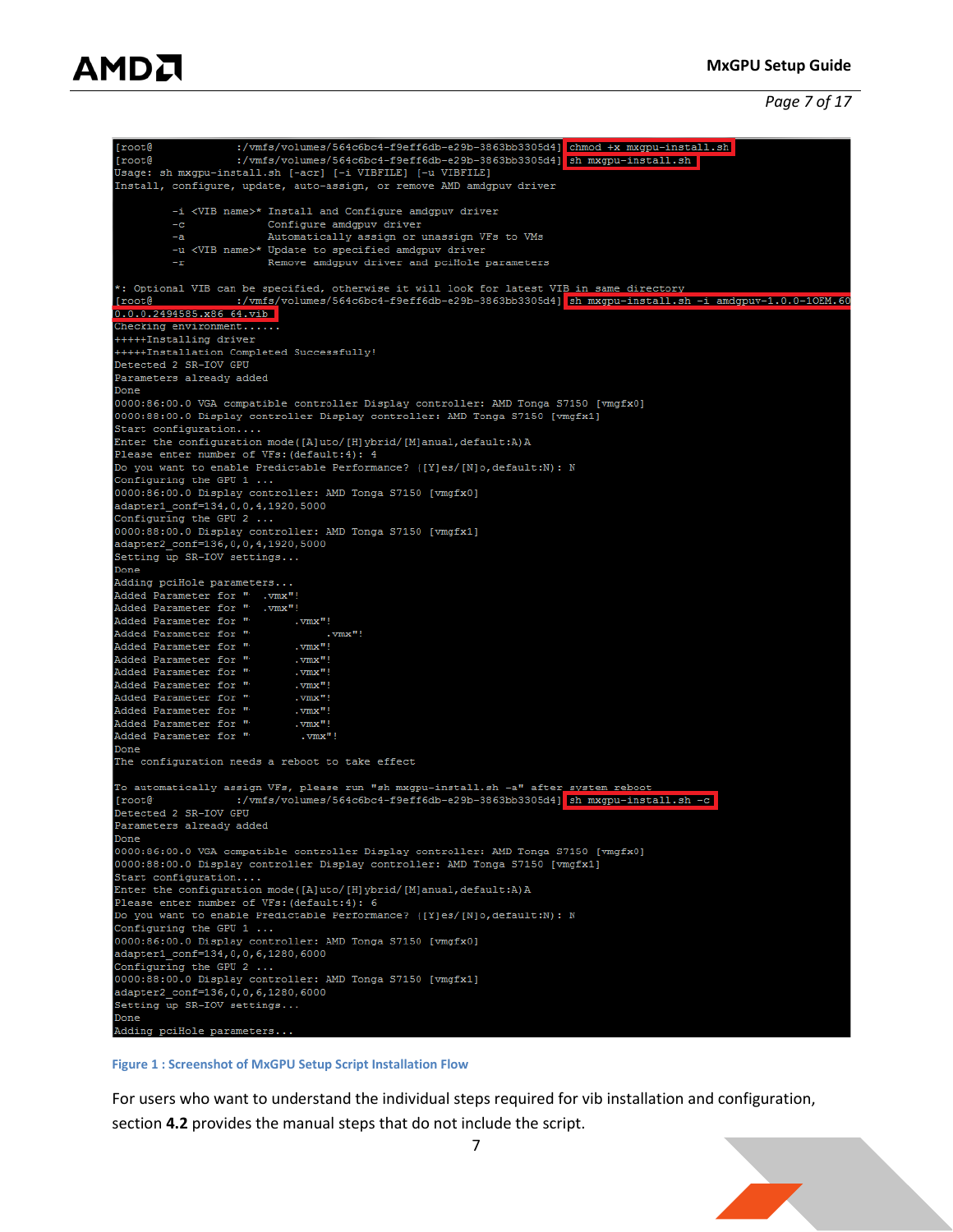*Page 8 of 17*

#### <span id="page-7-0"></span>*3.2VF Pass Through*

Once the VFs (virtual functions) are set up, then passing through theses VFs follows the same procedure as passing through a physical device. To successfully pass through the VFs, the physical device CANNOT be configured as a passthrough device. If the physical device is being passed through to the VM, then the GPUV driver will not install properly. If that happens, the VFs will not be enabled and no VFs will be shown.



Once the VFs are enabled, they will be listed in the available device list for pass through, and the status of the PF will be changed to unavailable for pass through. No additional operation is needed to move VF into pass through device list.

| <b>Hardware</b>                    | <b>DirectPath I/O Configuration</b> |                                                                                                                                                                                                                                                                                                             |                      |                           |  |
|------------------------------------|-------------------------------------|-------------------------------------------------------------------------------------------------------------------------------------------------------------------------------------------------------------------------------------------------------------------------------------------------------------|----------------------|---------------------------|--|
| <b>Health Status</b>               |                                     | Warning: Configuring host hardware without special virtualization features for virtual machine passthrough will make it unavailable for use except via<br>dedicating it to a single virtual machine. In particular, configuring a device needed for normal host boot or operation can make normal host boot |                      |                           |  |
| <b>Processors</b>                  |                                     | impossible and may require significant effort to undo. See the online help for more information.                                                                                                                                                                                                            |                      |                           |  |
| Memory                             |                                     |                                                                                                                                                                                                                                                                                                             |                      |                           |  |
| Storage                            |                                     | Each listed device is available for direct access by the virtual machines on this host.                                                                                                                                                                                                                     |                      |                           |  |
| Networking                         |                                     |                                                                                                                                                                                                                                                                                                             |                      | Hide Details Refresh Edit |  |
| <b>Storage Adapters</b>            |                                     |                                                                                                                                                                                                                                                                                                             |                      |                           |  |
| <b>Network Adapters</b>            |                                     | 0000:0b:02.0   AMD <class> VGA compatible controller</class>                                                                                                                                                                                                                                                |                      |                           |  |
| Advanced Settings                  |                                     | <b>■ 0000:0b:02.1</b>   AMD <class> VGA compatible controller</class>                                                                                                                                                                                                                                       |                      |                           |  |
| <b>Power Management</b>            | 儑<br>I.                             | 0000:0d:02.0   AMD <class> VGA compatible controller<br/>0000:0d:02.1   AMD <class> VGA compatible controller</class></class>                                                                                                                                                                               |                      |                           |  |
|                                    |                                     | 0000:10:02.0   AMD <class> VGA compatible controller</class>                                                                                                                                                                                                                                                |                      |                           |  |
| <b>Software</b>                    |                                     | <b>■</b> 0000:10:02.1   AMD <class> VGA compatible controller</class>                                                                                                                                                                                                                                       |                      |                           |  |
| <b>Licensed Features</b>           |                                     |                                                                                                                                                                                                                                                                                                             |                      |                           |  |
| <b>Time Configuration</b>          |                                     |                                                                                                                                                                                                                                                                                                             |                      |                           |  |
| DNS and Routing                    |                                     |                                                                                                                                                                                                                                                                                                             |                      |                           |  |
| <b>Authentication Services</b>     |                                     |                                                                                                                                                                                                                                                                                                             |                      |                           |  |
| Virtual Machine Startup/Shutdown   |                                     |                                                                                                                                                                                                                                                                                                             |                      |                           |  |
| Virtual Machine Swapfile Location  |                                     |                                                                                                                                                                                                                                                                                                             |                      |                           |  |
| Security Profile                   | <b>Device Details</b>               |                                                                                                                                                                                                                                                                                                             |                      |                           |  |
|                                    |                                     |                                                                                                                                                                                                                                                                                                             |                      |                           |  |
| <b>Host Cache Configuration</b>    |                                     |                                                                                                                                                                                                                                                                                                             |                      |                           |  |
| <b>System Resource Reservation</b> | le.                                 | This device is running in passthrough mode                                                                                                                                                                                                                                                                  |                      |                           |  |
| <b>Agent VM Settings</b>           | <b>Device Name</b>                  | <class>VGA compatible controller</class>                                                                                                                                                                                                                                                                    | <b>Vendor Name</b>   | AMD                       |  |
| <b>Advanced Settings</b>           | ID                                  | 0000:0b:02.0                                                                                                                                                                                                                                                                                                | Class ID             | 300                       |  |
|                                    | Device ID                           | 692F                                                                                                                                                                                                                                                                                                        | Subdevice ID         | 0                         |  |
|                                    | Vendor ID<br><b>Function</b>        | 1002<br>0                                                                                                                                                                                                                                                                                                   | Subvendor ID<br>Slot | 0<br>2                    |  |

8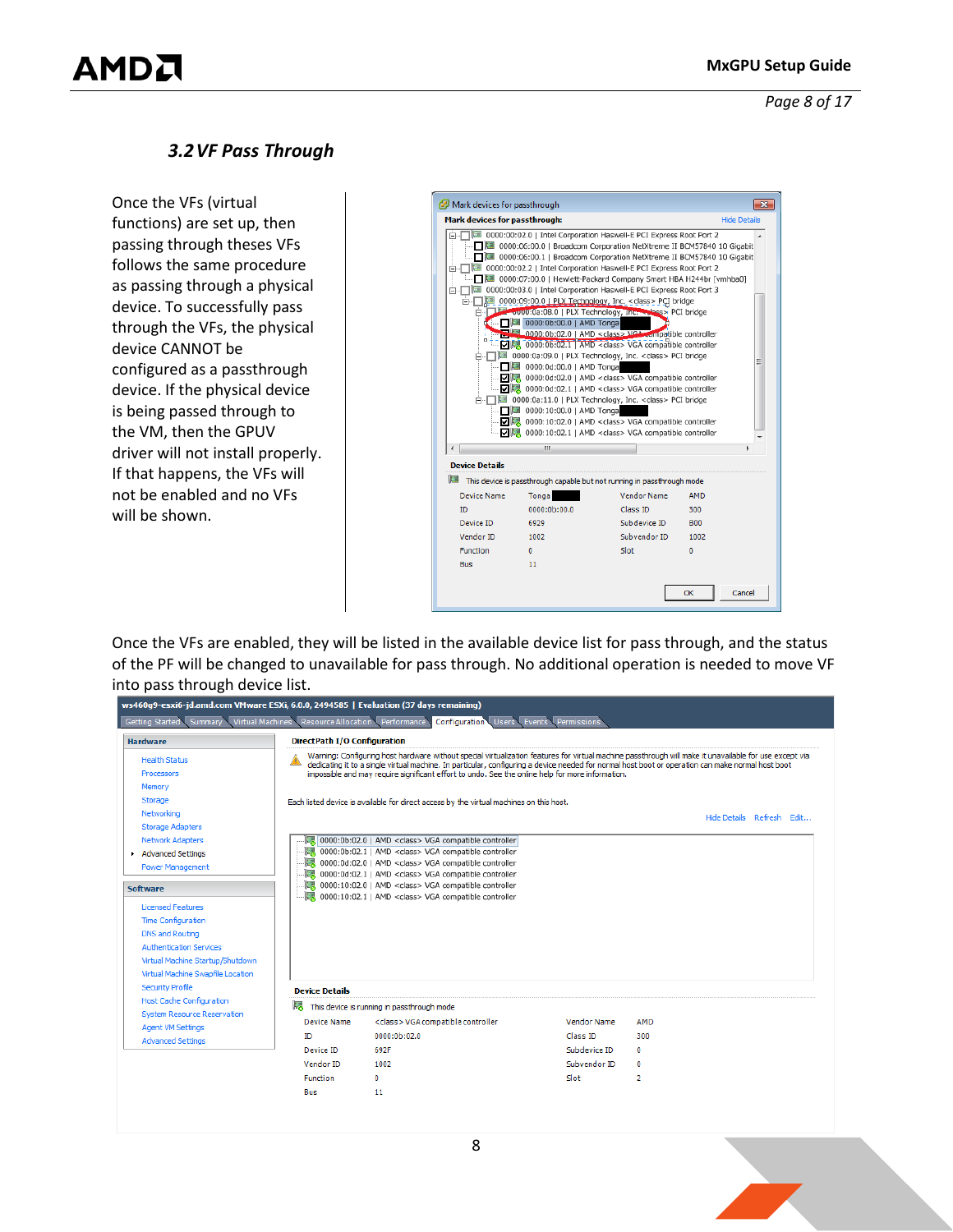*Page 9 of 17*

#### *3.3VF-to-VM Auto-Assignment*

- <span id="page-8-0"></span>1. After rebooting the system and the VFs are populated on the device list, navigate to the directory containing the mxgpu-install.sh script
- 2. Specify Eligible VMs for auto-assign in "vms.cfg" file
	- Note: If all registered VMs should be considered eligible, skip to step 4
- 3. Edit vms.cfg file to include VMs that should be considered for auto-assign
	- Use **# vi vms.cfg** to edit the configuration file
	- For help with using vi, an example can be found on the following VMware page: [https://kb.vmware.com/selfservice/microsites/search.do?language=en\\_US&cmd=displa](https://kb.vmware.com/selfservice/microsites/search.do?language=en_US&cmd=displayKC&externalId=1020302) [yKC&externalId=1020302](https://kb.vmware.com/selfservice/microsites/search.do?language=en_US&cmd=displayKC&externalId=1020302)
	- Examples are provided in the vms.cfg configuration file on how to specify VMs should be considered eligible
	- Note: Make sure to delete the regular expression **.\*** if you are specifying your own VMs
- 4. Start the auto-assign option **# sh mxgpu-install.sh –a**
- 5. Select the command to execute [**assign|unassign|list|help**]
- 6. The assign command will continue if the number of eligible VMs does not exceed the number of VFs
- 7. Once the VM is powered on, a VF will appear in the Device Manager as a graphics device. The graphics driver can now be installed



**Figure 2 : Screenshot of the default contents of "vms.cfg" file**

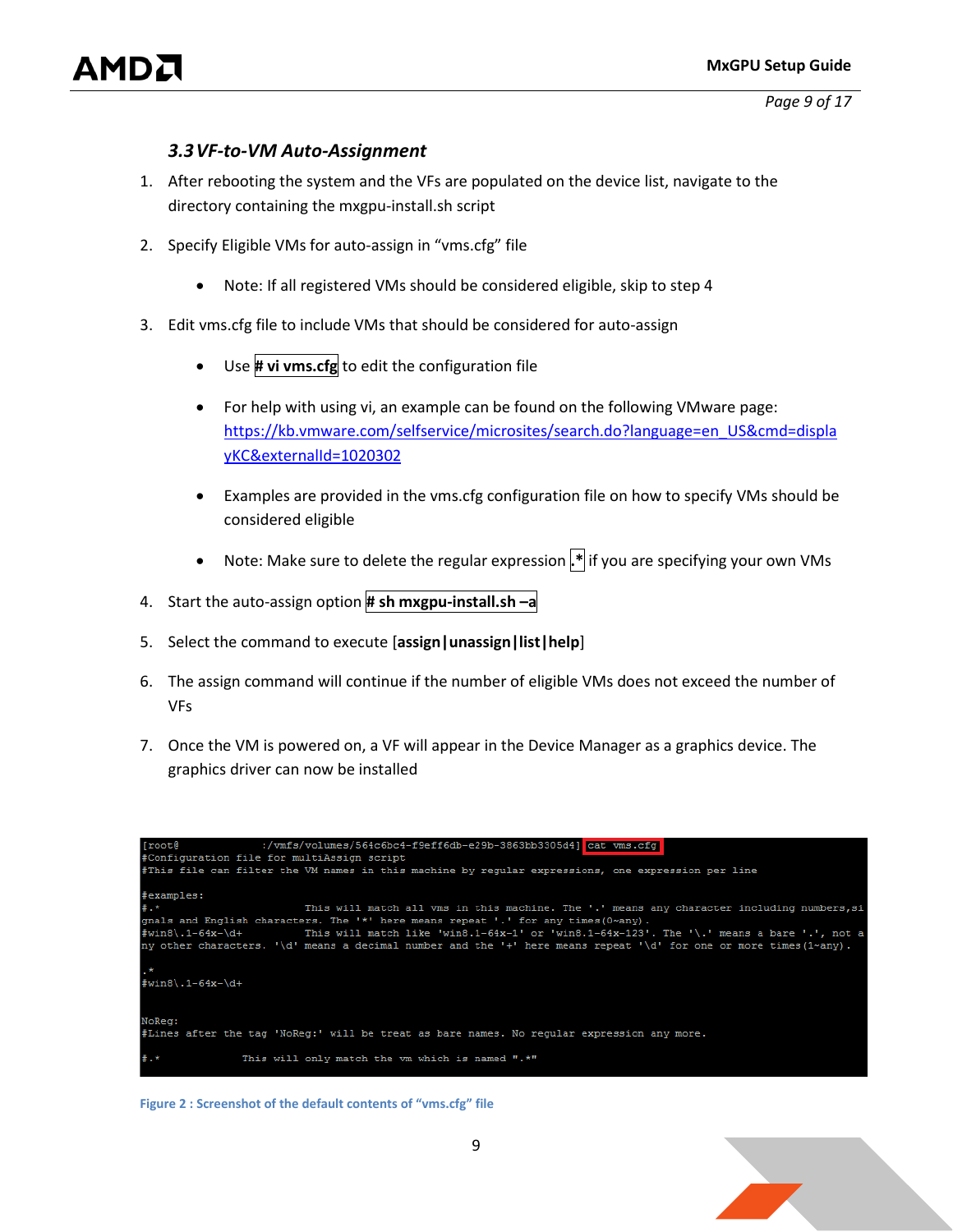## **AMDA**

#### *Page 10 of 17*

| [roote                                                      |                                                                  |                     | :/vmfs/volumes/564c6bc4-f9eff6db-e29b-3863bb3305d4] sh mxgpu-install.sh -a                          |
|-------------------------------------------------------------|------------------------------------------------------------------|---------------------|-----------------------------------------------------------------------------------------------------|
| AMD MxGPU Multi-Assign Script                               |                                                                  |                     |                                                                                                     |
| Usage : [assign unassign list help]                         |                                                                  |                     |                                                                                                     |
|                                                             |                                                                  |                     |                                                                                                     |
|                                                             |                                                                  |                     | assign : Assign VFs to selected VMs automatically. By default, it will read VM filters from vms.cfg |
|                                                             |                                                                  |                     | unassign : Unassign VFs from the selected VMs. By default, it will read VM filters from vms.cfg     |
| list : Print vm and card infomation tables                  |                                                                  |                     |                                                                                                     |
| help : Print this help                                      |                                                                  |                     |                                                                                                     |
|                                                             |                                                                  |                     |                                                                                                     |
| Note :                                                      |                                                                  |                     |                                                                                                     |
|                                                             | Edit vms. cfg to specify VMs that are eligible for Multi-Assign. |                     |                                                                                                     |
|                                                             | By default, vms.cfg will detect all registered VMs as eligible.  |                     |                                                                                                     |
|                                                             |                                                                  |                     |                                                                                                     |
| Please select an option [assign unassign list help]: list   |                                                                  |                     |                                                                                                     |
| VM ID   VM NAME                                             |                                                                  | <b>GPU ASSIGNED</b> |                                                                                                     |
|                                                             |                                                                  |                     |                                                                                                     |
| 124<br>  win7vm1                                            |                                                                  | <b>NONE</b>         |                                                                                                     |
| 25<br>  win7vm2                                             |                                                                  | <b>NONE</b>         |                                                                                                     |
| 126<br>  win7vm3                                            |                                                                  | <b>NONE</b>         |                                                                                                     |
| 127<br>  win7vm4                                            |                                                                  | <b>NONE</b>         |                                                                                                     |
| 31<br>  win7vm8                                             |                                                                  | <b>NONE</b>         |                                                                                                     |
| 32<br>  win7vm5                                             |                                                                  | <b>NONE</b>         |                                                                                                     |
| 33<br>п<br>  win7vm6                                        |                                                                  | <b>NONE</b>         |                                                                                                     |
| 34<br>  win7vm7                                             |                                                                  | <b>NONE</b>         |                                                                                                     |
| 36<br>$ $ win10 $v$ m1                                      |                                                                  | <b>NONE</b>         |                                                                                                     |
| $\vert$ 37<br>$\mathbf{v}$                                  |                                                                  | <b>NONE</b>         |                                                                                                     |
|                                                             |                                                                  |                     |                                                                                                     |
| CARD NAME                                                   | Total VFs                                                        | Used VFs            |                                                                                                     |
| Tonga S7150                                                 | $\vert 5$                                                        | O                   |                                                                                                     |
| $ $ Tonga $S7150$                                           | l 5                                                              | O                   |                                                                                                     |
|                                                             |                                                                  |                     |                                                                                                     |
| Please select an option [assign unassign list help]: assign |                                                                  |                     |                                                                                                     |
| Eligible VMs:                                               |                                                                  |                     |                                                                                                     |
| win7vm1                                                     |                                                                  |                     |                                                                                                     |
| win7vm2                                                     |                                                                  |                     |                                                                                                     |
| win7vm3                                                     |                                                                  |                     |                                                                                                     |
| win7vm4                                                     |                                                                  |                     |                                                                                                     |
| win7vm8                                                     |                                                                  |                     |                                                                                                     |
| win7vm5                                                     |                                                                  |                     |                                                                                                     |
| win7vm6                                                     |                                                                  |                     |                                                                                                     |
| win7vm7                                                     |                                                                  |                     |                                                                                                     |
| win10vm1                                                    |                                                                  |                     |                                                                                                     |
| vm                                                          |                                                                  |                     |                                                                                                     |
| These VMs will be assigned a VF, is it OK?[Y/N]y            |                                                                  |                     |                                                                                                     |
| VM win7vm1 configure over                                   |                                                                  |                     |                                                                                                     |
| VM win7vm2 configure over                                   |                                                                  |                     |                                                                                                     |
|                                                             |                                                                  |                     |                                                                                                     |
| VM win7vm3 configure over                                   |                                                                  |                     |                                                                                                     |
| VM win7vm4 configure over                                   |                                                                  |                     |                                                                                                     |
| VM win7vm8 configure over                                   |                                                                  |                     |                                                                                                     |
| VM win7vm5 configure over                                   |                                                                  |                     |                                                                                                     |
| VM win7vm6 configure over                                   |                                                                  |                     |                                                                                                     |
| VM win7vm7 configure over                                   |                                                                  |                     |                                                                                                     |
| VM win10vm1 configure over                                  |                                                                  |                     |                                                                                                     |
| VM vm configure over                                        |                                                                  |                     |                                                                                                     |
| done                                                        |                                                                  |                     |                                                                                                     |
| <b>Figure 3: Screenshot of Multi-Assign Usage</b>           |                                                                  |                     |                                                                                                     |
|                                                             |                                                                  |                     |                                                                                                     |

|                  |                | Please select an option [assign unassign list help]: list |  |
|------------------|----------------|-----------------------------------------------------------|--|
|                  |                |                                                           |  |
| I VM ID          | <b>VM NAME</b> | <b>GPU ASSIGNED</b>                                       |  |
| 124              | win7vm1        | <b>ASSIGNED</b>                                           |  |
| 125              | win7vm2        | <b>ASSIGNED</b>                                           |  |
| 126              | win7vm3        | <b>ASSIGNED</b>                                           |  |
| 127              | win7vm4        | <b>ASSIGNED</b>                                           |  |
| 131              | win7vm8        | <b>ASSIGNED</b>                                           |  |
| 132              | win7vm5        | <b>ASSIGNED</b>                                           |  |
| 133              | win7vm6        | <b>ASSIGNED</b>                                           |  |
| 134              | win7vm7        | <b>ASSIGNED</b>                                           |  |
| 136              | win10vm1       | <b>ASSIGNED</b>                                           |  |
| 137              | vm             | <b>ASSIGNED</b>                                           |  |
|                  |                |                                                           |  |
| <b>CARD NAME</b> |                | Total VFs<br>Used VFs                                     |  |
|                  | Tonga S7150    | 5<br>5                                                    |  |
|                  | Tonga S7150    | 5<br>5                                                    |  |

**Figure 4 : Screenshot of Multi-Assign "list" command after assigning VFs to VMs**

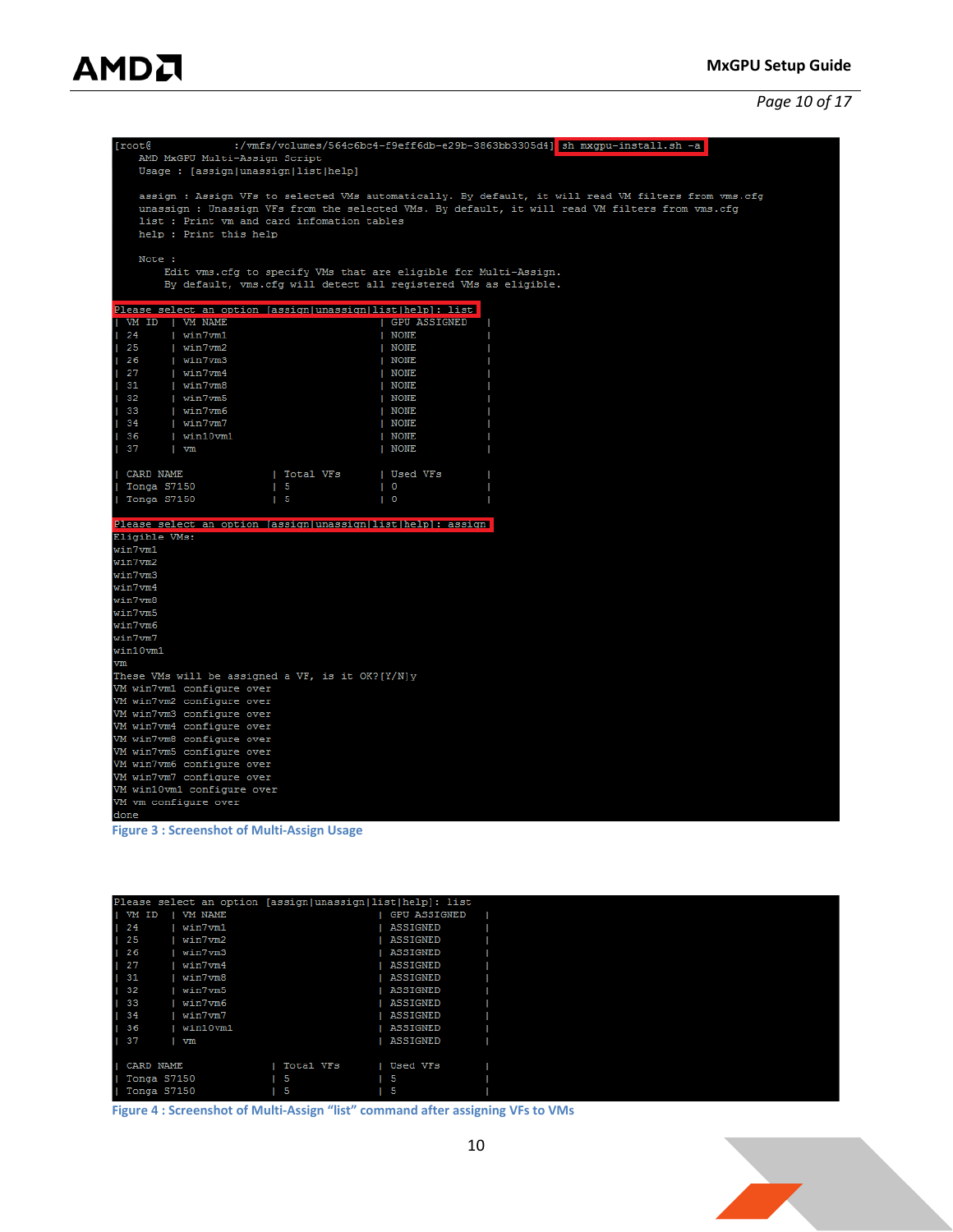### <span id="page-10-1"></span><span id="page-10-0"></span>**4. Appendix**

#### *4.1Host Server Configuration*

To enable the MxGPU feature, some basic virtualization capabilities need to be enabled in the SBIOS. These capabilities may be configured from the SBIOS configuration page during system bootup. Different system BIOS vendors will expose different capabilities differently. Some may have one control that enables a number of these capabilities. Some may expose controls for some capabilities while hardcoding others. The following settings, taken from an American Megatrends system BIOS, provides a list of the minimal set of capabilities that have to be enabled :

#### **Server CPU supports MMU**

#### **Server chipset supports AMD IOMMU or Intel VT-d**

The option "Intel VT for Directed I/O (VT-d)" should be enabled Example Path : IntelRCSetup  $\rightarrow$  IIO Configuration  $\rightarrow$  Intel(R) VT for Directed I/O (VT-d)  $\rightarrow$  Intel VT for Directed I/O (VT-d)

#### **Server (SBIOS) support PCIe standard SR-IOV**

The option "SR-IOV Support" should be enabled. Example Path : Advanced  $\rightarrow$  PCI Subsystem Settings  $\rightarrow$  SR-IOV Support

#### **Server (SBIOS) support ARI (Alternative Routing ID)**

The option "ARI Forwarding" should be enabled. Example Path : Advanced  $\rightarrow$  PCI Subsystem Settings  $\rightarrow$  PCI Express GEN 2 Settings  $\rightarrow$  ARI Forwarding

#### **Server (SBIOS and chipset (root port/bridge)) supports address space between 32bit and 40bit**

If there is an "Above 4G Decoding" enable it. Example Path : Advanced  $\rightarrow$  PCI Subsystem Settings  $\rightarrow$  Above 4G Decoding

#### **Server (Chipset (root port / bridge)) supports more than 4G address space**

There may be an option "MMIO High Size" for this function (default may be 256G). Example Path : IntelRCSetup  $\rightarrow$  Common RefCode Configuration  $\rightarrow$  MMIO High Size

Examples on the next page demonstrate implementations from other system BIOS vendors.

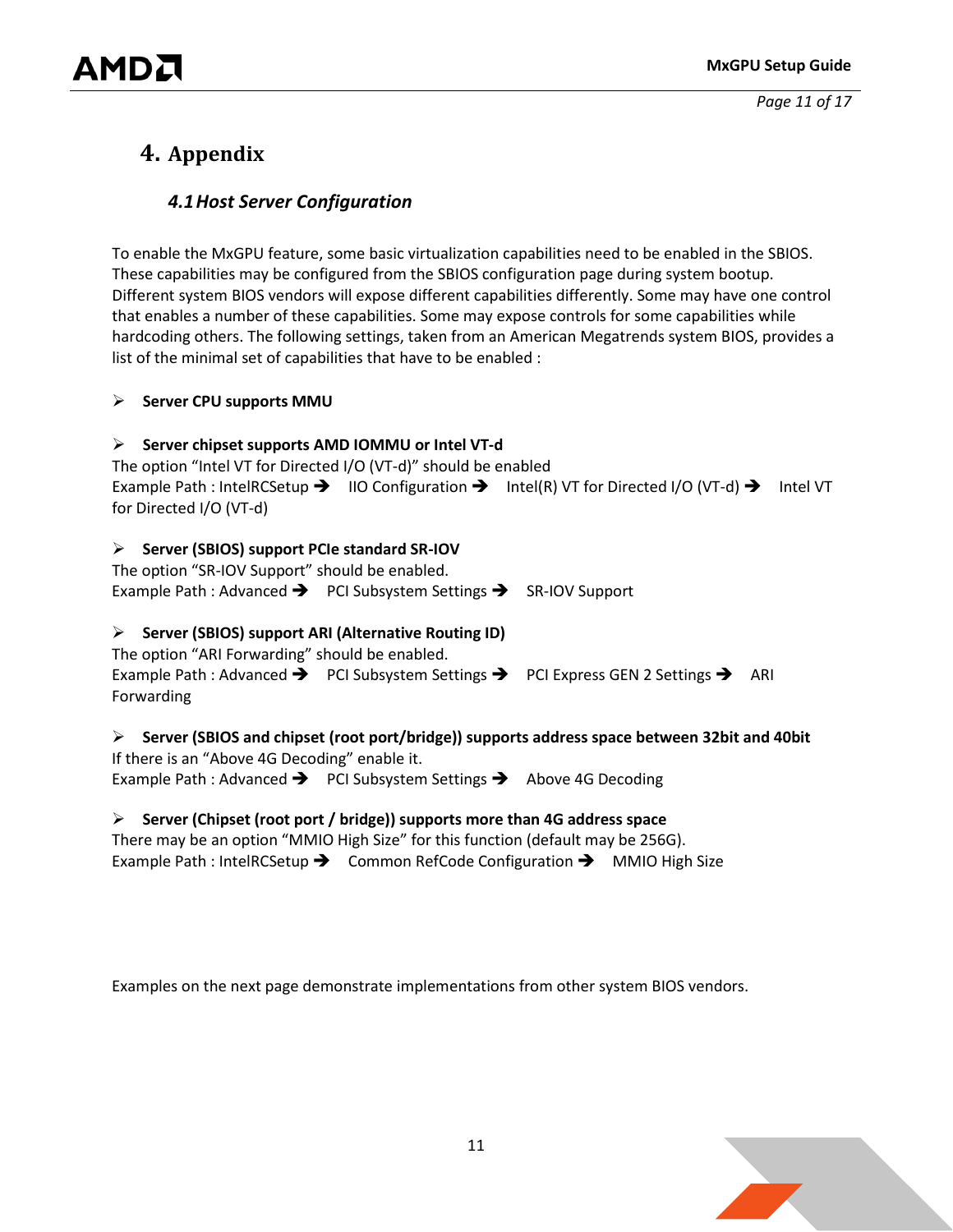*Page 12 of 17*

# AMDA

The following example shows how to enable SR-IOV on a Dell R730 platform.

| System BIOS                                                                                                                                                                                                                          |                       |                   |
|--------------------------------------------------------------------------------------------------------------------------------------------------------------------------------------------------------------------------------------|-----------------------|-------------------|
| <b>System BIOS Settings • Integrated Devices</b>                                                                                                                                                                                     |                       |                   |
| USB 3.0 Setting <b>Executive Setting</b>                                                                                                                                                                                             | · Disabled            | O Enabled         |
|                                                                                                                                                                                                                                      | All Ports On          |                   |
| Internal USB Port <b>Contract Contract Contract Contract Contract Contract Contract Contract Contract Contract Contract Contract Contract Contract Contract Contract Contract Contract Contract Contract Contract Contract Contr</b> | $\odot$ On<br>$O$ Off |                   |
|                                                                                                                                                                                                                                      | C Enabled             | O Disabled (OS)   |
| VOAT DMA Engine - Capital Contract Contract Contract Contract Contract Contract Contract Contract Contract Contract Contract Contract Contract Contract Contract Contract Contract Contract Contract Contract Contract Contrac       |                       | <b>•</b> Disabled |
| Embedded Video Controller                                                                                                                                                                                                            | <b>C</b> Enabled      | O Disabled        |
| Current State of Embedded Video Controller                                                                                                                                                                                           | Enabled               |                   |
| SR-IOV Global Enable                                                                                                                                                                                                                 | <b>Enabled</b>        | O Disabled        |
| OS Watchdog Timer                                                                                                                                                                                                                    | O Enabled             | <b>O</b> Disabled |
|                                                                                                                                                                                                                                      | <b>C</b> Enabled      | O Disabled        |
| <b>Slot Disablement</b>                                                                                                                                                                                                              |                       |                   |
|                                                                                                                                                                                                                                      |                       |                   |
|                                                                                                                                                                                                                                      |                       |                   |
|                                                                                                                                                                                                                                      |                       |                   |

On some platforms, the SBIOS configuration page provides more options to control the virtualization behavior. One of these options is the ARI (alternative reroute interface) as shown below.

In addition, some platforms also provide controls to enable/disable SVM and/or IOMMU capability. These options must be enabled on the platform.



| Advanced                                                                                                                                                                                                                                                                                                                                                                         | InsydeH20 Setup Uti                                                                                                                                                                                                                                                                                                                                                      |
|----------------------------------------------------------------------------------------------------------------------------------------------------------------------------------------------------------------------------------------------------------------------------------------------------------------------------------------------------------------------------------|--------------------------------------------------------------------------------------------------------------------------------------------------------------------------------------------------------------------------------------------------------------------------------------------------------------------------------------------------------------------------|
| AMD PBS Option                                                                                                                                                                                                                                                                                                                                                                   |                                                                                                                                                                                                                                                                                                                                                                          |
| <b>GFX Link Config</b><br>PCIe to DDI Detection<br><b>External Codec Support</b><br>Onboard LAN Controller<br>PXE Boot to EXT LAN<br><b>SVM Support</b><br><b>SVM Lock</b><br>SMM Code Lock<br>Mini-PCIe Slot<br>Wireless LAN RF<br>Adaptive \$4<br><b>Unused GPP Clocks Off</b><br><b>AMP Functionality Control</b><br><b>AMP Warning Messages Control</b><br>▶Thermal Settings | $<1$ $\times$ 16><br><enablerb<br><enablert><br/><enablert><br/><ematriced><br/><enabled><br/><enab le+<br=""><enablert><br/><fnabled><br/><enabled><br/><enabled><br/><math>Q</math> is abled&gt;<br/><math>&lt;</math>Disabled&gt;<br/><disabled></disabled></enabled></enabled></fnabled></enablert></enab></enabled></ematriced></enablert></enablert></enablerb<br> |
| Close MCA at warm ret                                                                                                                                                                                                                                                                                                                                                            | <b>chisabled&gt;</b>                                                                                                                                                                                                                                                                                                                                                     |
| <b>NB Configuration</b><br><b>10thu</b>                                                                                                                                                                                                                                                                                                                                          | <enabled></enabled>                                                                                                                                                                                                                                                                                                                                                      |

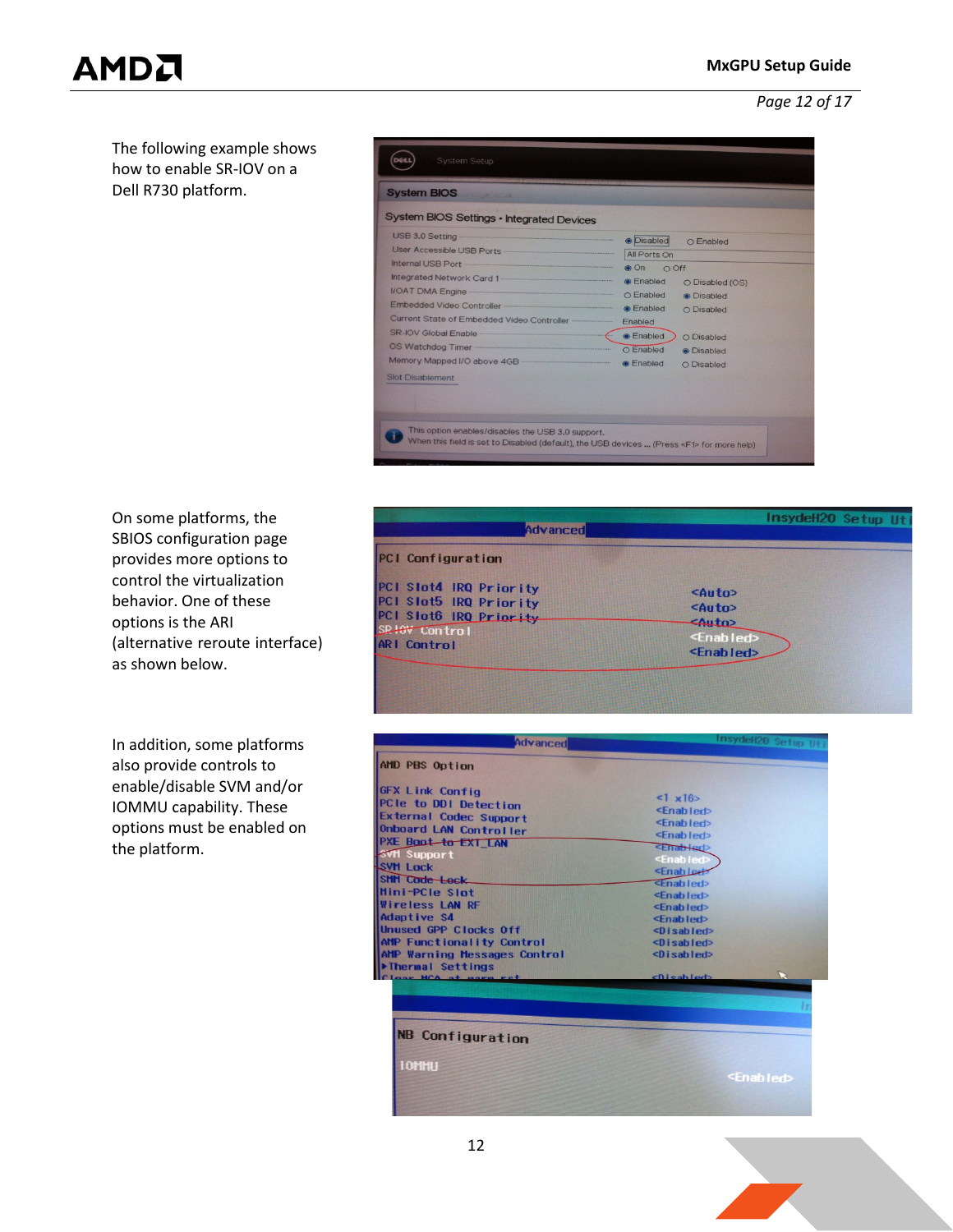*Page 13 of 17*

#### *4.2Manual Installation for GPUV Driver for VMware ESXi*

<span id="page-12-1"></span><span id="page-12-0"></span>**\*note that the GPUV driver refers to the vib driver.**

#### **4.2.1 Upload GPUV Driver**

- 1. Download the GPUV driver to the administrator system from **[Table 1](#page-4-1)**.
- 2. Start SSH Secure File Transfer utility and connect to the host server.
- 3. On the left (the administrator system), navigate to the directory where the GPUV driver is saved; on the right (the host system), navigate to **/vmfs/volumes/data store1**

| ы<br>Ouick Connect The Profiles                                                                                                                                                                                                                                                                                                                                                                                                                                      | <b>AS &amp; &amp; DD &amp; + + B + + + H # # # 5 0 0 W</b>                        |                                                                                                                                                                                                                                 |                                                                                                          |           |                              |                                                                |
|----------------------------------------------------------------------------------------------------------------------------------------------------------------------------------------------------------------------------------------------------------------------------------------------------------------------------------------------------------------------------------------------------------------------------------------------------------------------|-----------------------------------------------------------------------------------|---------------------------------------------------------------------------------------------------------------------------------------------------------------------------------------------------------------------------------|----------------------------------------------------------------------------------------------------------|-----------|------------------------------|----------------------------------------------------------------|
| B 西国 中 区 X Features\vmware\gpuv\Binary\amdgpuv\ - Add B 西 西 西 区 X Vmfs/volumes/datastore1                                                                                                                                                                                                                                                                                                                                                                            |                                                                                   |                                                                                                                                                                                                                                 |                                                                                                          |           |                              | $\frac{1}{2}$                                                  |
| Local Name<br>amdgpuv debug<br>amdgpuv-0.91-1OEM.550.0.0.1331820.x86_64.vib<br>amdqpuv-0.91-10EM.550.0.0.1331820.x86_64-1.vib<br>amdgpuv-0.91-10EM.550.0.0.1331820.x86_64-2.vib<br>amdgpuv-0.91-1OEM.550.0.0.1331820.x86_64-3.vib<br>amdgpuv-0.91-10EM.550.0.0.1331820.x86.64-4.vib<br>amdgpuv-0.91-1OEM.550.0.0.1331820.x86 64-5.vib<br>amdgpuy-0.91-1OEM.550.0.0.1331820.x86.64.711116000<br>install vib<br>load amdgpuv<br>pci<br>uninstall vib<br>unload amdopuv | Onen<br>$Cri+O$<br>P Upload<br>X Delete<br>Rename<br>F <sub>2</sub><br>Properties | Size Type<br>512.772 File<br>74,032 VIB File<br>71,398 VIB File<br>70,860 VIB File<br>73.510 VIB File<br>75.782 VIB File<br>68.208 VIB File<br>74.030 VIB File<br>S01 File<br>180 File<br>6 550 IDS File<br>300 File<br>34 File | Remote Name<br>16-win7-64v-1<br>$6 - \frac{1}{2} - 64x - 2$<br>en_windows_7_ultimate_w 3320,903  Unhandl | Size Type | Modified<br>Folder<br>Folder | 13/03/2013 04:41:2<br>13/03/2013 06:10:4<br>12/03/2013 11:14:2 |
| $\epsilon$<br>m                                                                                                                                                                                                                                                                                                                                                                                                                                                      |                                                                                   |                                                                                                                                                                                                                                 | ,                                                                                                        | (m)       |                              |                                                                |
|                                                                                                                                                                                                                                                                                                                                                                                                                                                                      |                                                                                   |                                                                                                                                                                                                                                 |                                                                                                          |           |                              |                                                                |
| Transfer   Queue  <br>Source File                                                                                                                                                                                                                                                                                                                                                                                                                                    | Source Directory                                                                  | <b>Destination Directory</b>                                                                                                                                                                                                    | Size Status                                                                                              |           | Speed                        | Time                                                           |

<span id="page-12-2"></span>4. Right click on the GPUV driver file and select "Upload" to upload it to /vmfs/volumes/datastore1.

#### **4.2.2 Install GPUV Driver**

1. In vSphere client, place system into maintenance mode



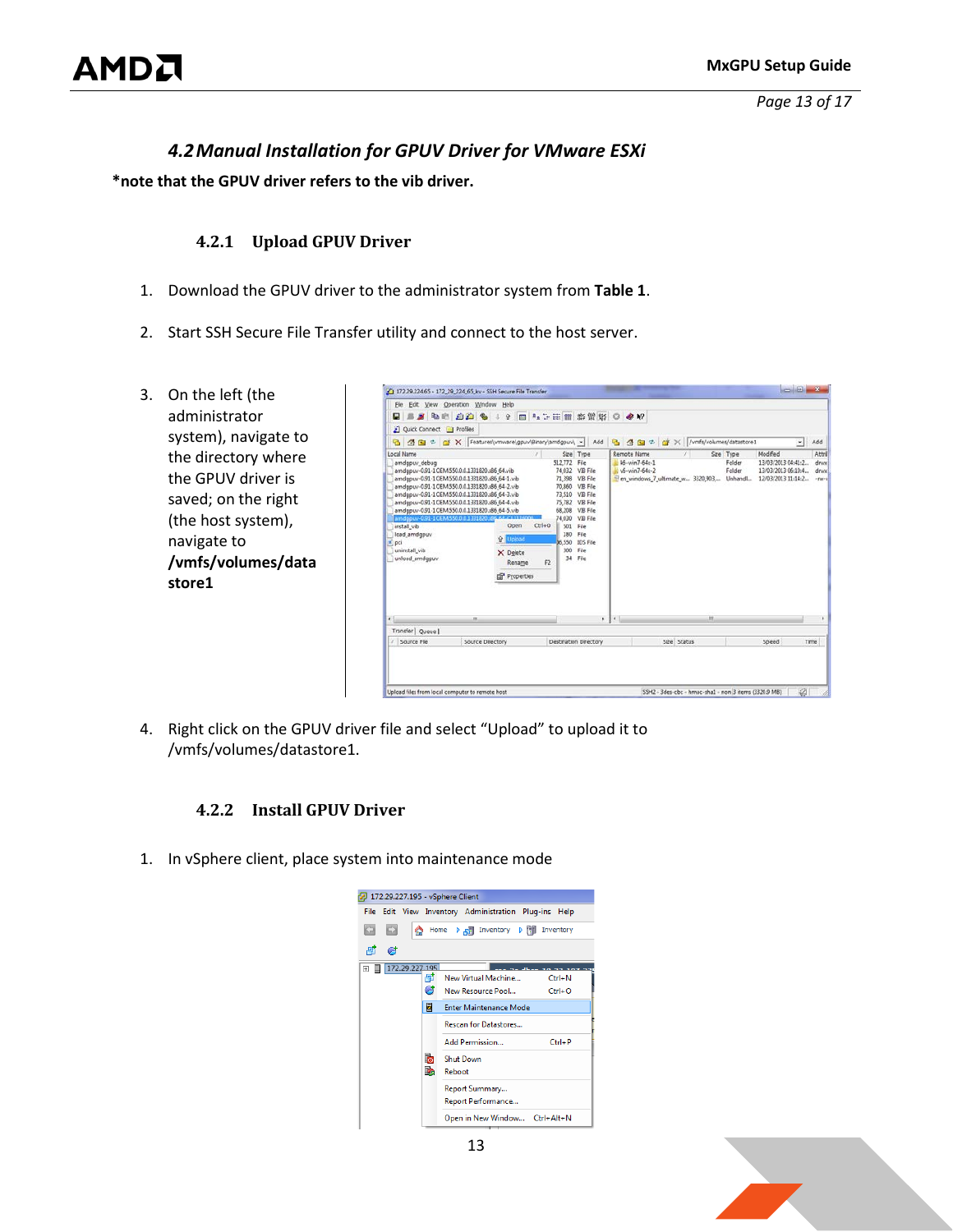#### 2. Start SSH Secure Shell client, connect to host, run the following command:

esxcli software vib install --no-sig-check -v /vmfs/volumes/datastore1/amdgpuv-**<version>**.vib

#### \*\*\*note : the vib name is used as an example.

You should see something this :



- 3. In the vSphere client, exit maintenance mode
- 4. In SSH Secure Shell client window, run the following command :

esxcli system module set -m amdgpuv -e true

This command makes the amdgpuv driver load on ESXi boot up.



5. In vSphere client, reboot the server.

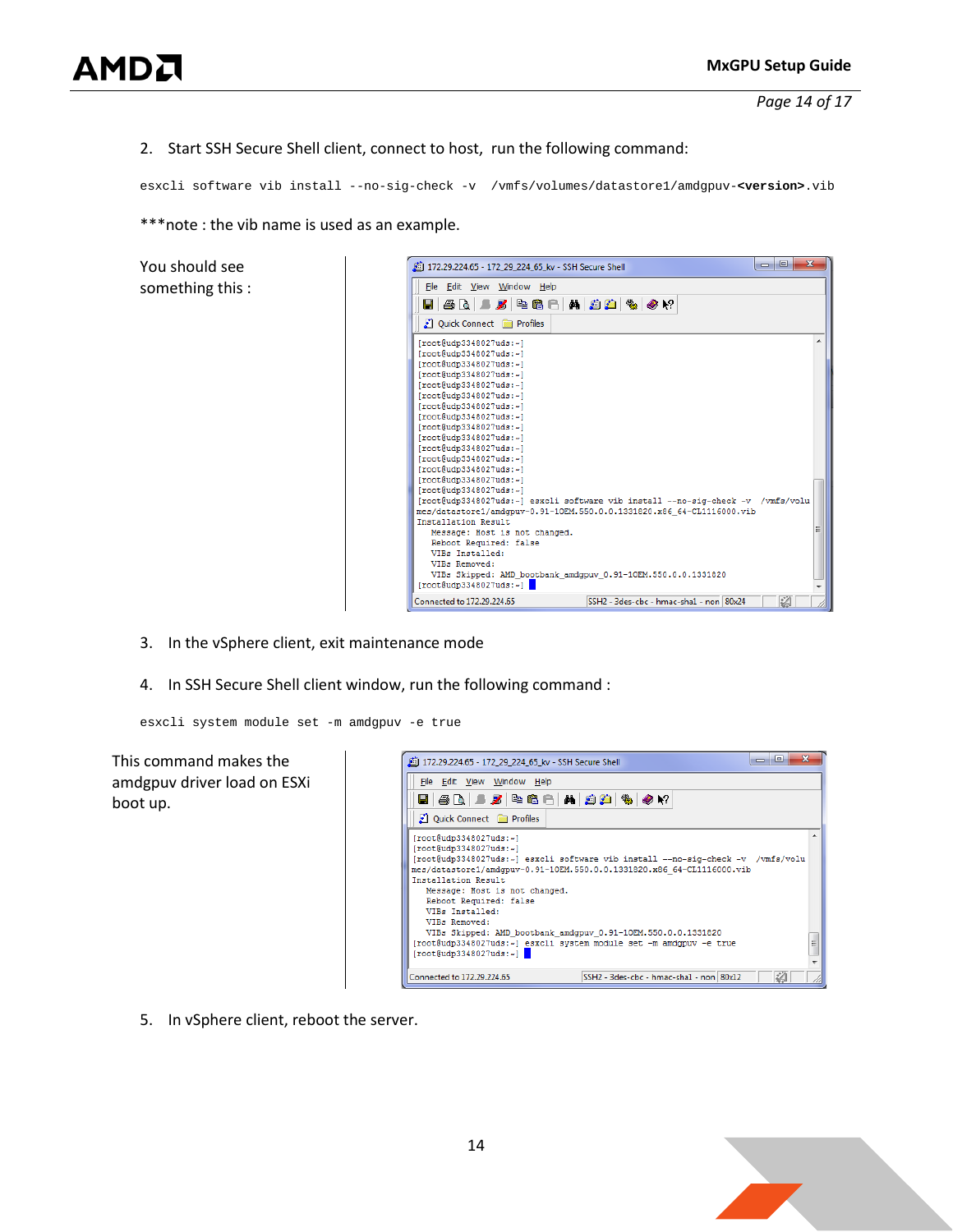#### **4.2.3 Configure GPUV Driver**

<span id="page-14-0"></span>1. Find out the BDF (bus number, device number, and function number) of the SR-IOV adapter. In SSH Secure Shell client , type in command :

lspci

You should see something like in the picture. The BDF for this adapter is 05.00.0 in this example.

| <b>BABBCADD + 0W</b><br>2 Ouick Connect @ Profiles<br>r 41<br>0000:00:16.1 Communication controller: Intel Corporation Wellsburg MEI Controlle<br>$= 42$<br>0000:00:1a.0 Serial bus controller: Intel Corporation Wellsburg USB Enhanced Hos<br>t Controller #2<br>0000:00:16.0 Bridge: Intel Corporation Wellsburg PCI Express Root Port #1 (PCIe<br>0000:00:1c.7 Bridge: Intel Corporation Wellsburg PCI Express Root Port #8 (PCIe<br>0000:00:1d.0 Serial bus controller: Intel Corporation Wellsburg USB Enhanced Hos<br>t Controller #1<br>0000:00:1f.0 Bridge: Intel Corporation Wellsburg LPC Controller<br>0000:00:1f.2 Mass storage controller: Intel Corporation Wellsburg RAID Controlle<br>r (vmhball<br>0000:01:00.0 Network controller: Broadcom Corporation NetXtreme BCM5720 Gigabit<br>Ethernet (vmnic0)<br>0000:01:00.1 Network controller: Broadcom Corporation NetXtreme BCM5720 Gigabit<br>0000:02:00.0 Network controller: Broadcom Corporation NetXtreme BCM5720 Gigabit<br>0000:02:00.1 Network controller: Broadcom Corporation NetXtreme BCM5720 Gigabit |                                          |    |            |
|------------------------------------------------------------------------------------------------------------------------------------------------------------------------------------------------------------------------------------------------------------------------------------------------------------------------------------------------------------------------------------------------------------------------------------------------------------------------------------------------------------------------------------------------------------------------------------------------------------------------------------------------------------------------------------------------------------------------------------------------------------------------------------------------------------------------------------------------------------------------------------------------------------------------------------------------------------------------------------------------------------------------------------------------------------------------------------|------------------------------------------|----|------------|
| RP/0000:00:1c.011<br>RP(0000:00:1c.711<br>Ethernet [vmnic1]<br>Ethernet (vmnic2)                                                                                                                                                                                                                                                                                                                                                                                                                                                                                                                                                                                                                                                                                                                                                                                                                                                                                                                                                                                                   |                                          |    |            |
| Frharnat, Ismaand                                                                                                                                                                                                                                                                                                                                                                                                                                                                                                                                                                                                                                                                                                                                                                                                                                                                                                                                                                                                                                                                  |                                          |    |            |
|                                                                                                                                                                                                                                                                                                                                                                                                                                                                                                                                                                                                                                                                                                                                                                                                                                                                                                                                                                                                                                                                                    |                                          |    |            |
|                                                                                                                                                                                                                                                                                                                                                                                                                                                                                                                                                                                                                                                                                                                                                                                                                                                                                                                                                                                                                                                                                    |                                          |    |            |
|                                                                                                                                                                                                                                                                                                                                                                                                                                                                                                                                                                                                                                                                                                                                                                                                                                                                                                                                                                                                                                                                                    |                                          |    |            |
|                                                                                                                                                                                                                                                                                                                                                                                                                                                                                                                                                                                                                                                                                                                                                                                                                                                                                                                                                                                                                                                                                    |                                          |    |            |
|                                                                                                                                                                                                                                                                                                                                                                                                                                                                                                                                                                                                                                                                                                                                                                                                                                                                                                                                                                                                                                                                                    |                                          |    |            |
|                                                                                                                                                                                                                                                                                                                                                                                                                                                                                                                                                                                                                                                                                                                                                                                                                                                                                                                                                                                                                                                                                    |                                          |    |            |
|                                                                                                                                                                                                                                                                                                                                                                                                                                                                                                                                                                                                                                                                                                                                                                                                                                                                                                                                                                                                                                                                                    |                                          |    |            |
|                                                                                                                                                                                                                                                                                                                                                                                                                                                                                                                                                                                                                                                                                                                                                                                                                                                                                                                                                                                                                                                                                    |                                          |    |            |
|                                                                                                                                                                                                                                                                                                                                                                                                                                                                                                                                                                                                                                                                                                                                                                                                                                                                                                                                                                                                                                                                                    |                                          |    |            |
|                                                                                                                                                                                                                                                                                                                                                                                                                                                                                                                                                                                                                                                                                                                                                                                                                                                                                                                                                                                                                                                                                    |                                          |    |            |
|                                                                                                                                                                                                                                                                                                                                                                                                                                                                                                                                                                                                                                                                                                                                                                                                                                                                                                                                                                                                                                                                                    |                                          |    |            |
|                                                                                                                                                                                                                                                                                                                                                                                                                                                                                                                                                                                                                                                                                                                                                                                                                                                                                                                                                                                                                                                                                    |                                          |    |            |
|                                                                                                                                                                                                                                                                                                                                                                                                                                                                                                                                                                                                                                                                                                                                                                                                                                                                                                                                                                                                                                                                                    |                                          |    |            |
|                                                                                                                                                                                                                                                                                                                                                                                                                                                                                                                                                                                                                                                                                                                                                                                                                                                                                                                                                                                                                                                                                    |                                          |    |            |
|                                                                                                                                                                                                                                                                                                                                                                                                                                                                                                                                                                                                                                                                                                                                                                                                                                                                                                                                                                                                                                                                                    |                                          |    |            |
| #0000:05:00.0 Display controller: AMD Tonga W7100 (wmgfx0)<br>0000:05:00.1 Multimedia controller: AMD                                                                                                                                                                                                                                                                                                                                                                                                                                                                                                                                                                                                                                                                                                                                                                                                                                                                                                                                                                              |                                          |    |            |
| Connected to 172.29.227.195                                                                                                                                                                                                                                                                                                                                                                                                                                                                                                                                                                                                                                                                                                                                                                                                                                                                                                                                                                                                                                                        | SSH2 - 3des-cbc - hmac-shal - non 111x24 | K. | <b>NUM</b> |

2. In SSH Secure Shell client window run the following command to specify the setting for SR-IOV adapter:

esxcfg-module -s "adapter1\_conf=<br/>>bus>,<dev>,<func>,<num>,<fb>,<intv>" amdgpuv

| ıн<br>172.29.224.65 - 172 29 224 65 kv - SSH Secure Shell                           | Ж          |
|-------------------------------------------------------------------------------------|------------|
| File Edit View Window Help                                                          |            |
| E 8 Q F 2 D 6 H A 8 D 4 X 2                                                         |            |
| Ouick Connect <b>Profiles</b>                                                       |            |
| [root@udp3348027uds:~]                                                              |            |
| [root@udp3348027uds:~]                                                              |            |
| $[root[udp3348027uds:-]$                                                            |            |
| $[root]$ udp3348027uds: $~1$                                                        |            |
| $[root]$ udp3348027uds: $~$<br>$[root]$ udp3348027uds: $~1$                         |            |
| [root@udp3348027uds:~]                                                              |            |
| [root@udp3348027uds:~]                                                              |            |
| [root@udp3348027uds:~]                                                              |            |
| [root@udp3348027uds:~]                                                              |            |
| [root@udp3348027uds:~] esxcfg-module -s "adapter1_conf=01,00,0,15,512,7000" amdgpuv | Ξ          |
| [root@udp3348027uds:~]                                                              |            |
| SSH2 - 3des-cbc - hmac-sha1 - non 87x12<br>Connected to 172.29.224.65               | <b>NUN</b> |

The configuration is done through esxcfg-module command in the format of parameter as [bus, dev, func, num, fb, intv] to quickly set all VFs on one GPU to the same FB size and time slice.

- bus the bus number: in decimal value
- dev the device number: in decimal value
- func the function number
- num the number of enabled VFs
- fb the size of framebuffer for each VF
- intv the interval of VF switching.

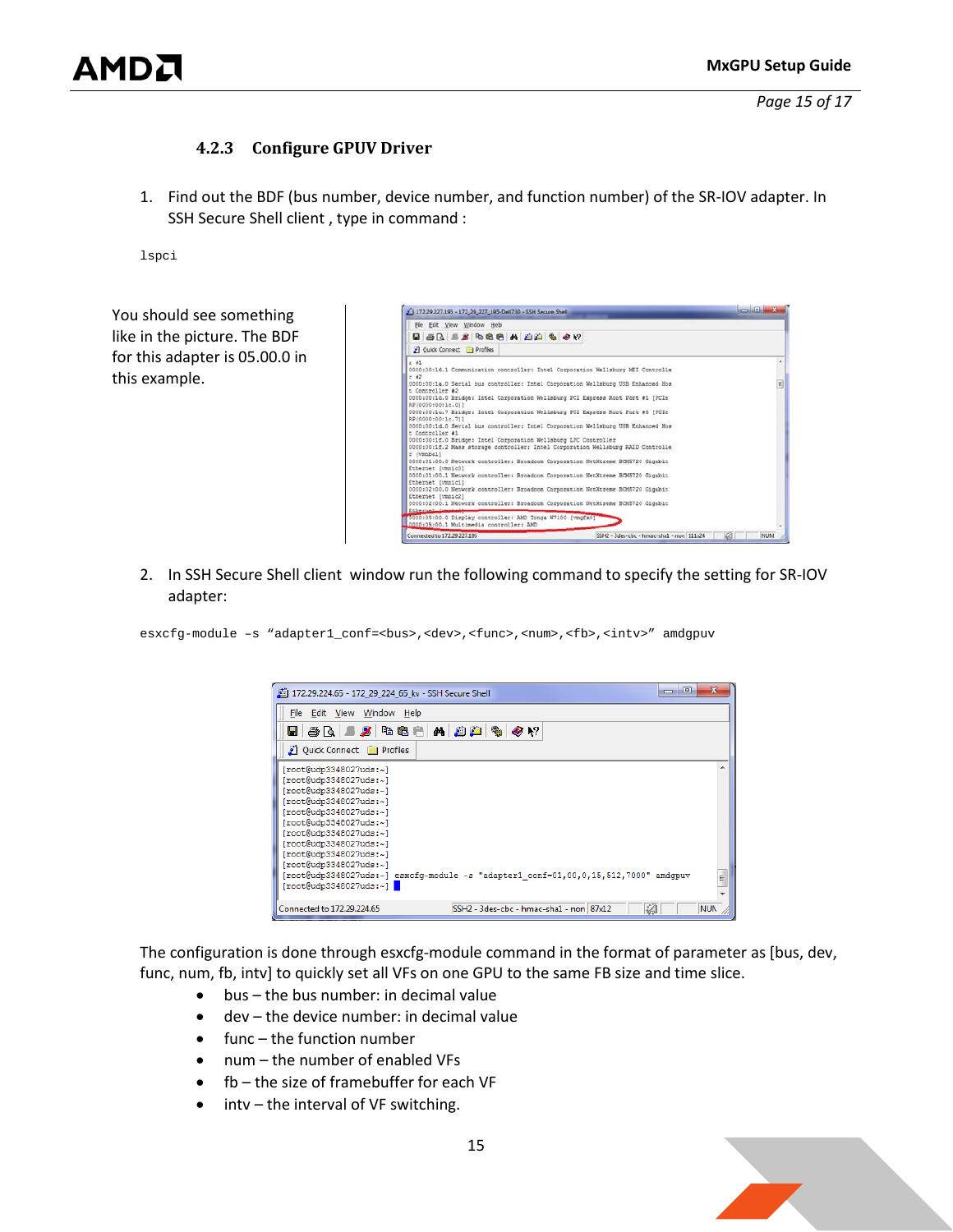For example,

• command: *esxcfg-module -s "adapter1\_conf=1,0,0,15,512,7000" amdgpuv* 

Enables 15 virtual functions, each VF with 512M FB, and 7 millisecond time slice for switch for the adapter located  $\omega$  1.00.0

- command: *esxcfg-module -s "adapter1\_conf=5,0,0,8,256,7000 adapter2\_conf=7,0,0,10,256,10000" amdgpuv Enable 8 VF, each VF has 256M FB and 7 millisecond time slice for adapter located @ 05:00.0 Enable 10 VF, each VF has 256M FB and 10 millisecond time slice for adapter located @ 07:00.0*
- command: *esxcfg-module -s "adapter1\_conf=14,0,0,6,1024,7000 adapter2\_conf=130,0,0,4,1920,7000" amdgpuv Enable 6 VF, each VF has 1024M FB and 7 millisecond time slice for adapter located @ 0E:00.0 Enable 4 VF, each VF has 1920M FB and 7 millisecond time slice for adapter located @ 82:00.0*

Note:

- 1) Every time the command is executed, the previous configuration is overwritten. If the user wants to configure a newly added GPU, he needs to apply the previous parameter appending with new parameter in one command, otherwise the previous configuration for the existing GPU is lost.
- 2) If you use lspci to find out the BDF of the GPU location, the value is in hex value instead of decimal value. In the last example, the first adapter is located at bus 14, but the lspci will show as 0E:00.0; the second adapter is located at bus 130, the lspci will show as 82:00.0.
- 3. In order to let the new configuration take effect, a server reboot is needed in vSphere client, reboot the server.

#### **4.2.4 Un-Install GPUV Driver**

<span id="page-15-0"></span>1. Unload the GPUV driver by typing in command in SSH Secure Shell client :

vmkload\_mod -u amdgpuv

- 2. In vSphere Client, set system to maintenance mode
- 3. In SSH Secure Shell client type in command :

esxcli software vib remove -n amdgpuv